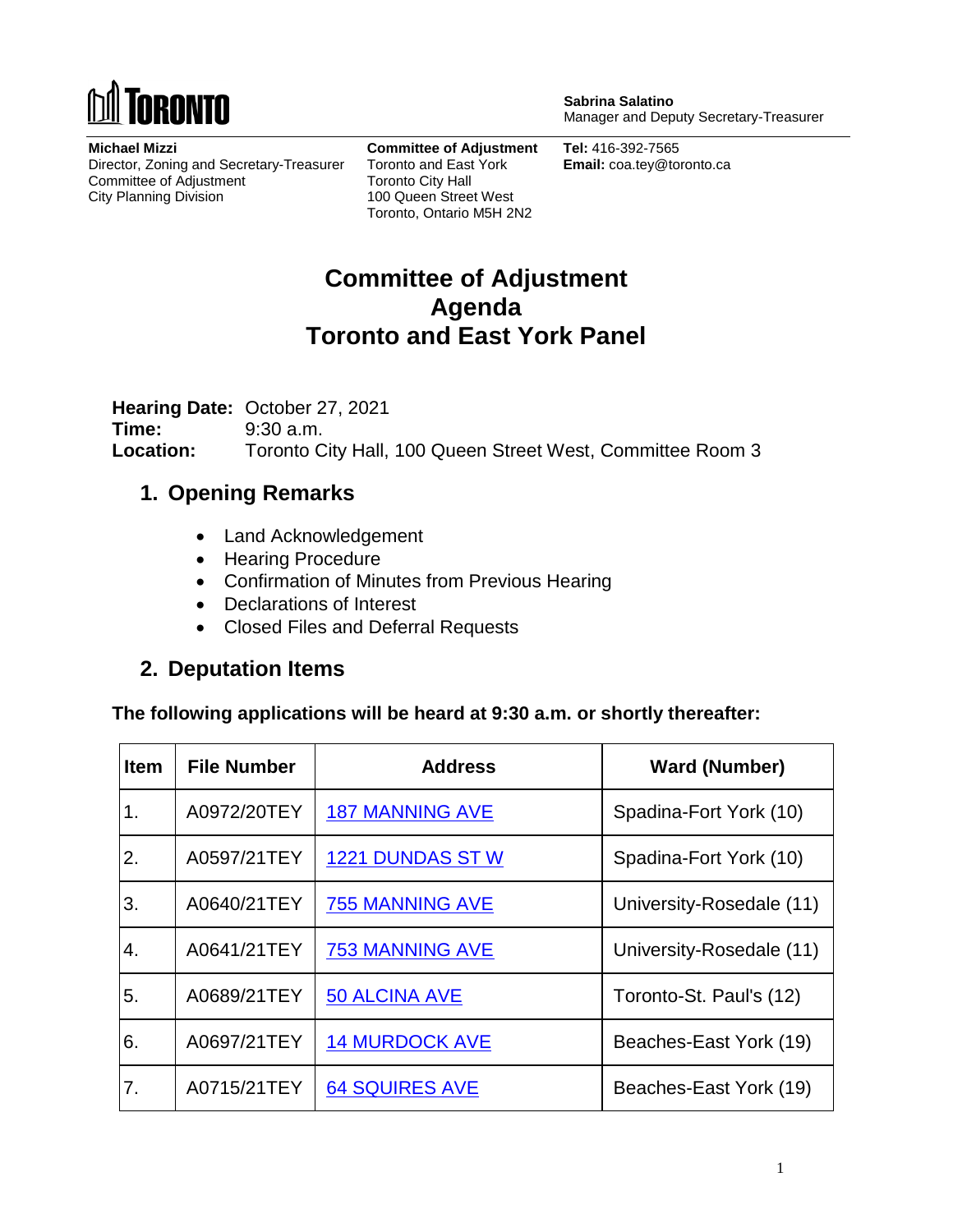| <b>Item</b> | <b>File Number</b> | <b>Address</b>             | <b>Ward (Number)</b>     |
|-------------|--------------------|----------------------------|--------------------------|
| 8.          | A0716/21TEY        | <b>658 DUNDAS ST W</b>     | University-Rosedale (11) |
| 9.          | A0723/21TEY        | <b>133 MADISON AVE</b>     | University-Rosedale (11) |
| 10.         | A0727/21TEY        | <b>1687 BATHURST ST</b>    | Toronto-St. Paul's (12)  |
| 11.         | A0731/21TEY        | <b>23 NORTHCOTE AVE</b>    | Davenport (09)           |
| 12.         | A0761/21TEY        | 57 GLEN RD                 | University-Rosedale (11) |
| 13.         | A0765/21TEY        | <b>65 GARDEN AVE</b>       | Parkdale-High Park (04)  |
| 14.         | A0768/21TEY        | <b>68 OAKCREST AVE</b>     | Beaches-East York (19)   |
| 15.         | A0776/21TEY        | <b>24 GLENHURST AVE</b>    | Davenport (09)           |
| 16.         | A0777/21TEY        | <b>78 CRAWFORD ST</b>      | Spadina-Fort York (10)   |
| 17.         | A0782/21TEY        | <b>27 ATHLETIC AVE</b>     | Toronto-Danforth (14)    |
| 18.         | A0798/21TEY        | <b>1005 ST CLARENS AVE</b> | Davenport (09)           |
| 19.         | A0801/21TEY        | <b>51 WINTHORPE RD</b>     | Beaches-East York (19)   |
| 20.         | A0807/21TEY        | <b>155 GOLFVIEW AVE</b>    | Beaches-East York (19)   |

### **RECESS**

# **The following applications will be heard at 2:00 p.m. or shortly thereafter:**

| <b>Item</b> | <b>File Number</b> | <b>Address</b>             | <b>Ward (Number)</b>    |
|-------------|--------------------|----------------------------|-------------------------|
| 21.         | A0808/21TEY        | <b>347 ARMADALE AVE</b>    | Parkdale-High Park (04) |
| 22.         | A0809/21TEY        | <b>46 GOLDEN AVE</b>       | Parkdale-High Park (04) |
| 23.         | A0810/21TEY        | 236 RUSSELL HILL RD        | Toronto-St. Paul's (12) |
| 24.         | A0817/21TEY        | <b>291 LAUDER AVE</b>      | Davenport (09)          |
| 25.         | A0821/21TEY        | <b>1063 ST CLARENS AVE</b> | Davenport (09)          |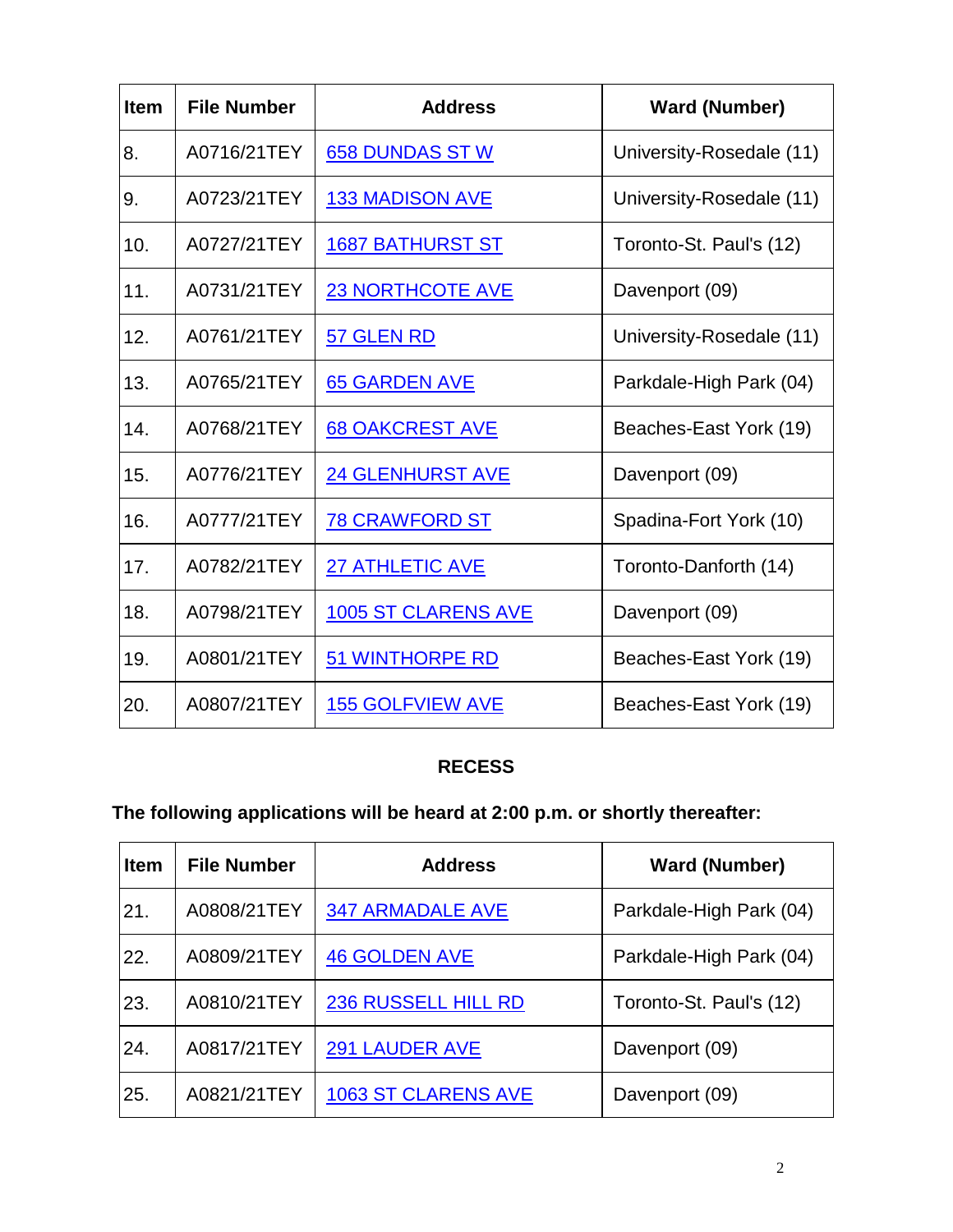| <b>Item</b> | <b>File Number</b> | <b>Address</b>            | <b>Ward (Number)</b>     |
|-------------|--------------------|---------------------------|--------------------------|
| 26.         | A0833/21TEY        | <b>243 MARGUERETTA ST</b> | Davenport (09)           |
| 27.         | A0839/21TEY        | <b>20 WESTBROOK AVE</b>   | Beaches-East York (19)   |
| 28.         | A0856/21TEY        | <b>596 CRAWFORD ST</b>    | University-Rosedale (11) |
| 29.         | A0865/21TEY        | <b>201 PEARSON AVE</b>    | Parkdale-High Park (04)  |
| 30.         | A0871/21TEY        | <b>151 DEWBOURNE AVE</b>  | Toronto-St. Paul's (12)  |
| 31.         | A0887/21TEY        | <b>61 WRIGHT AVE</b>      | Parkdale-High Park (04)  |
| 32.         | A0891/21TEY        | <b>29 BERTMOUNT AVE</b>   | Toronto-Danforth (14)    |

### **The following applications will be heard at 3:30 p.m. or shortly thereafter:**

| <b>Item</b> | <b>File Number</b> | <b>Address</b>           | <b>Ward (Number)</b>    |
|-------------|--------------------|--------------------------|-------------------------|
| 33.         | A0893/21TEY        | 81 HEATHDALE RD          | Toronto-St. Paul's (12) |
| 34.         | A0894/21TEY        | <b>56 MARION ST</b>      | Parkdale-High Park (04) |
| 35.         | A0897/21TEY        | <b>700 ADELAIDE ST W</b> | Spadina-Fort York (10)  |
| 36.         | A0899/21TEY        | <b>140 THE ESPLANADE</b> | Toronto Centre (13)     |
| 37.         | A0907/21TEY        | <b>48 LANKIN BLVD</b>    | Toronto-Danforth (14)   |

### **The following applications will be heard at 4:30 p.m. or shortly thereafter:**

| <b>Item</b> | <b>File Number</b> | <b>Address</b>         | <b>Ward (Number)</b>    |
|-------------|--------------------|------------------------|-------------------------|
| 38A.        | B0076/20TEY        | <b>145 VARSITY RD</b>  | Parkdale-High Park (04) |
| 38B.        | A0950/20TEY        | PART <sub>2</sub>      |                         |
| 38C.        | A0951/20TEY        | PART <sub>1</sub>      |                         |
| 38D.        | A0952/20TEY        | <b>PART 3</b>          |                         |
| 39A.        | B0056/21TEY        | 116 PAPE AVE           | Toronto-Danforth (14)   |
| 39B.        | A0603/21TEY        | <b>PARTS 3 &amp; 4</b> |                         |
| 39C.        | A0604/21TEY        | <b>PARTS 1 &amp; 2</b> |                         |